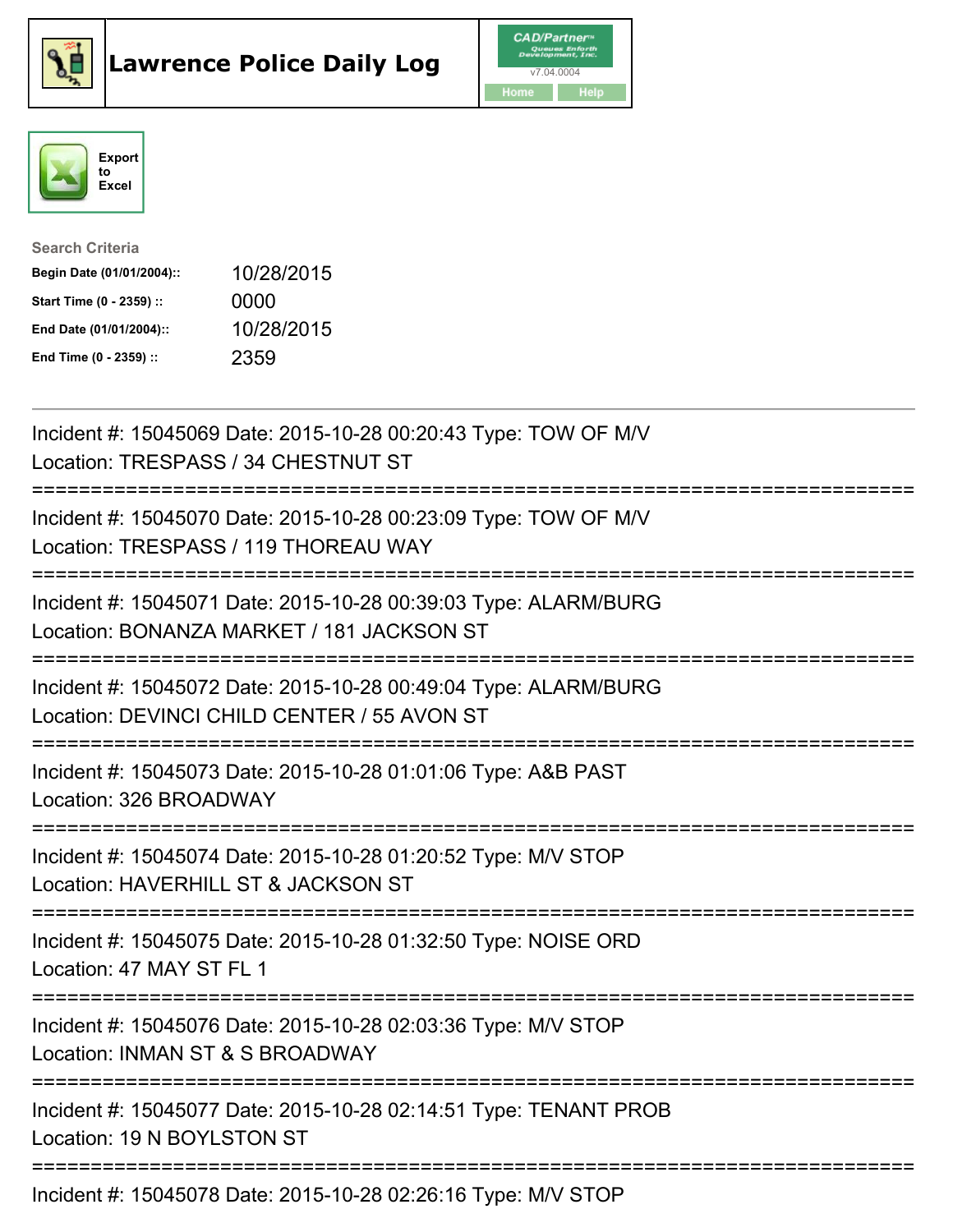Location: NEWTON ST & SALEM ST =========================================================================== Incident #: 15045079 Date: 2015-10-28 02:26:52 Type: MEDIC SUPPORT Location: BROADWAY & ESSEX ST =========================================================================== Incident #: 15045080 Date: 2015-10-28 02:44:13 Type: M/V STOP Location: BROADWAY & GREEN ST =========================================================================== Incident #: 15045081 Date: 2015-10-28 02:46:59 Type: M/V STOP Location: CANAL ST & MARSTON ST =========================================================================== Incident #: 15045082 Date: 2015-10-28 02:48:58 Type: M/V STOP Location: 50 BROADWAY =========================================================================== Incident #: 15045083 Date: 2015-10-28 02:51:14 Type: M/V STOP Location: MYRTLE ST & WILLOW ST =========================================================================== Incident #: 15045084 Date: 2015-10-28 03:00:09 Type: M/V STOP Location: ACTON ST & WEST ST =========================================================================== Incident #: 15045085 Date: 2015-10-28 03:03:26 Type: M/V STOP Location: TREMONT ST & WEST ST =========================================================================== Incident #: 15045086 Date: 2015-10-28 03:32:34 Type: M/V STOP Location: 90 LOWELL ST =========================================================================== Incident #: 15045087 Date: 2015-10-28 03:33:29 Type: INVESTIGATION Location: 19 N BOYLSTON ST =========================================================================== Incident #: 15045088 Date: 2015-10-28 04:02:58 Type: ALARMS Location: GENESIS AUTO / 12 BROADWAY AV =========================================================================== Incident #: 15045089 Date: 2015-10-28 04:27:23 Type: M/V STOP Location: AMESBURY ST & HAVERHILL ST =========================================================================== Incident #: 15045090 Date: 2015-10-28 05:13:27 Type: ALARM/BURG Location: 39 WINTER ST =========================================================================== Incident #: 15045091 Date: 2015-10-28 05:27:00 Type: MEDIC SUPPORT Location: 105 WHITE ST FL 2 =========================================================================== Incident #: 15045092 Date: 2015-10-28 06:07:52 Type: GENERAL SERV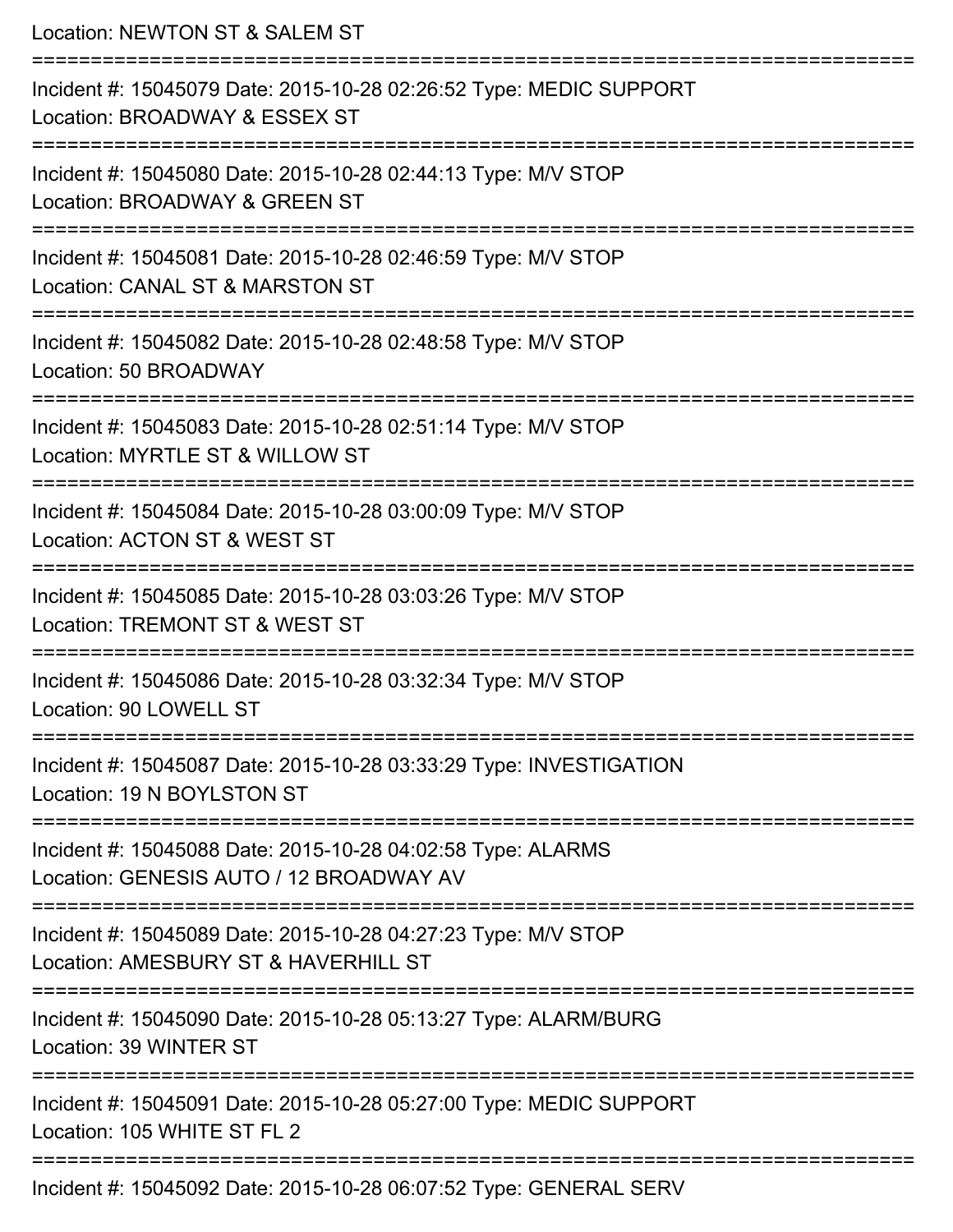| Incident #: 15045093 Date: 2015-10-28 06:20:11 Type: STOL/MV/PAS<br>Location: 8 APPLETON ST              |
|----------------------------------------------------------------------------------------------------------|
| Incident #: 15045094 Date: 2015-10-28 06:55:30 Type: COURT TIME<br><b>Location: SALEM</b>                |
| Incident #: 15045095 Date: 2015-10-28 06:57:42 Type: PARK & WALK<br>Location: BROADWAY                   |
| Incident #: 15045096 Date: 2015-10-28 07:10:34 Type: CLOSE STREET<br>Location: JACKSON ST & PARK ST      |
| Incident #: 15045097 Date: 2015-10-28 07:14:46 Type: PRISONER CHK<br><b>Location: LOWELL</b>             |
| Incident #: 15045098 Date: 2015-10-28 07:26:54 Type: B&E/MV/PAST<br>Location: 262 EAST HAVERHILL ST      |
| Incident #: 15045099 Date: 2015-10-28 07:34:16 Type: M/V STOP<br>Location: MERRIMACK ST & S BROADWAY     |
| Incident #: 15045100 Date: 2015-10-28 07:36:13 Type: CLOSE STREET<br>Location: AUBURN ST & HAMPSHIRE ST  |
| Incident #: 15045101 Date: 2015-10-28 07:42:02 Type: DISTURBANCE<br>Location: 20 WILMOT ST               |
| Incident #: 15045102 Date: 2015-10-28 08:04:30 Type: STOL/MV/PAS<br>Location: 152 NEWBURY ST             |
| Incident #: 15045103 Date: 2015-10-28 08:09:10 Type: AUTO ACC/NO PI<br>Location: 120 HOWARD ST           |
| Incident #: 15045104 Date: 2015-10-28 08:11:36 Type: SPECIAL CHECK<br>Location: GREENWOOD ST & LOWELL ST |
| Incident #: 15045105 Date: 2015-10-28 08:22:11 Type: SUS PERS/MV<br><b>Location: MT VERNON PARK</b>      |
| Incident #: 15045106 Date: 2015-10-28 08:29:03 Type: SUS PERS/MV                                         |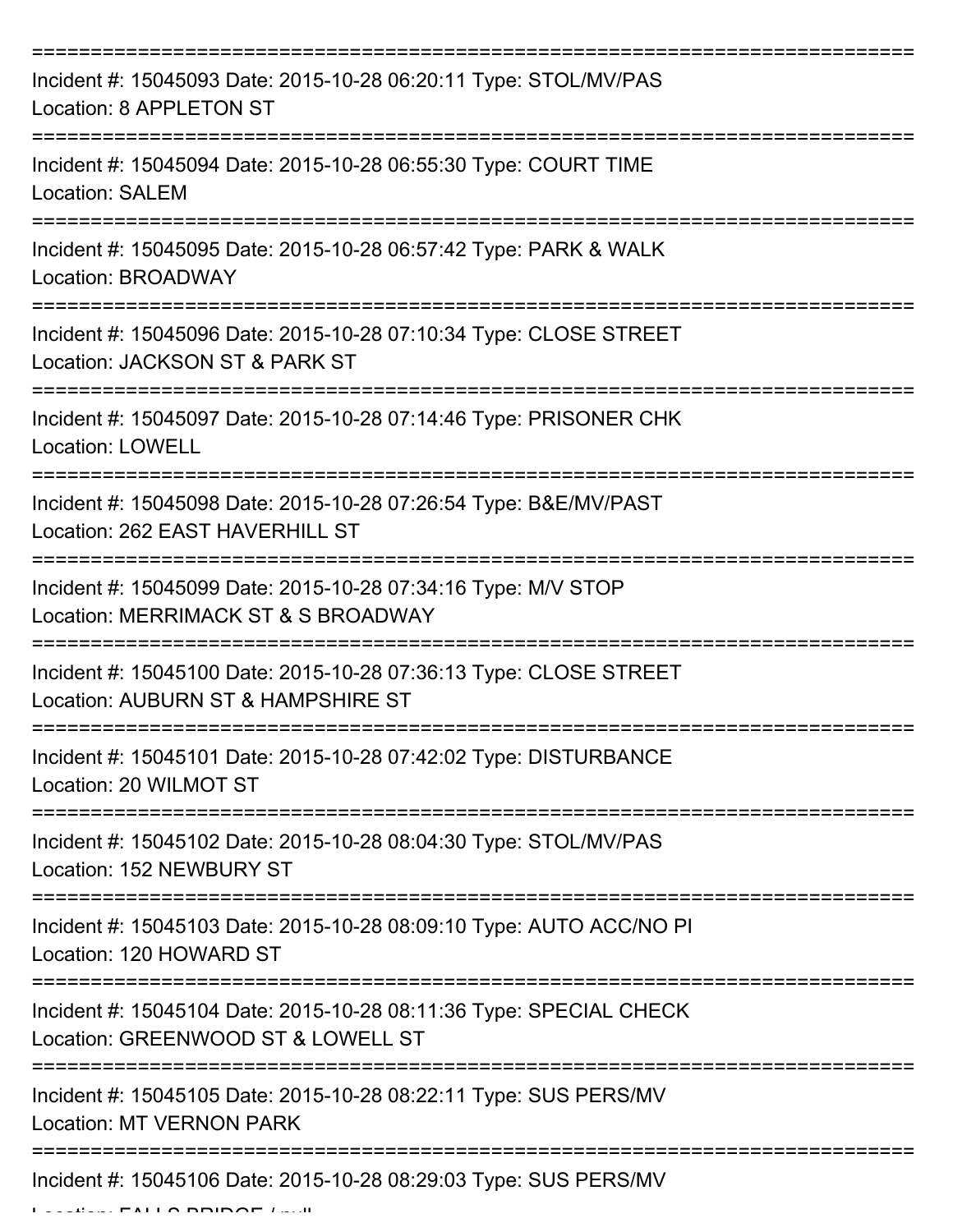| Incident #: 15045107 Date: 2015-10-28 08:36:13 Type: CLOSE STREET<br>Location: CANAL ST & MILL ST          |
|------------------------------------------------------------------------------------------------------------|
| Incident #: 15045108 Date: 2015-10-28 08:52:15 Type: MEDIC SUPPORT<br>Location: 355 PARK ST #403           |
| Incident #: 15045110 Date: 2015-10-28 09:01:07 Type: STOL/MV/PAS<br>Location: 112 MARSTON ST               |
| Incident #: 15045109 Date: 2015-10-28 09:01:29 Type: COURT TIME<br>Location: 2 APPLETON ST                 |
| Incident #: 15045111 Date: 2015-10-28 09:06:33 Type: ALARM/BURG<br>Location: 30 KENDELL #B                 |
| Incident #: 15045112 Date: 2015-10-28 09:21:03 Type: A&B PAST<br>Location: 70 N PARISH RD                  |
| Incident #: 15045113 Date: 2015-10-28 09:21:36 Type: INVEST CONT<br>Location: 70 N PARISH RD               |
| Incident #: 15045114 Date: 2015-10-28 09:26:52 Type: ALARM/BURG<br>Location: 19 ALLYN TER                  |
| Incident #: 15045115 Date: 2015-10-28 09:27:20 Type: MAL DAMAGE<br>Location: 590 LOWELL ST                 |
| Incident #: 15045116 Date: 2015-10-28 09:36:49 Type: SUS PERS/MV<br>Location: 32 TREMONT ST                |
| Incident #: 15045117 Date: 2015-10-28 09:39:04 Type: LARCENY/PAST<br>Location: CVS PHARMACY / 266 BROADWAY |
| Incident #: 15045118 Date: 2015-10-28 09:41:28 Type: 209A/SERVE<br>Location: 59 JACKSON ST                 |
| Incident #: 15045119 Date: 2015-10-28 09:51:48 Type: TENANT PROB<br>Location: 9-11 BERKELEY ST FL 2        |
| Incident #: 15045120 Date: 2015-10-28 10:00:18 Type: PARK & WALK                                           |

Location: BRADFORD ST & BROADWAY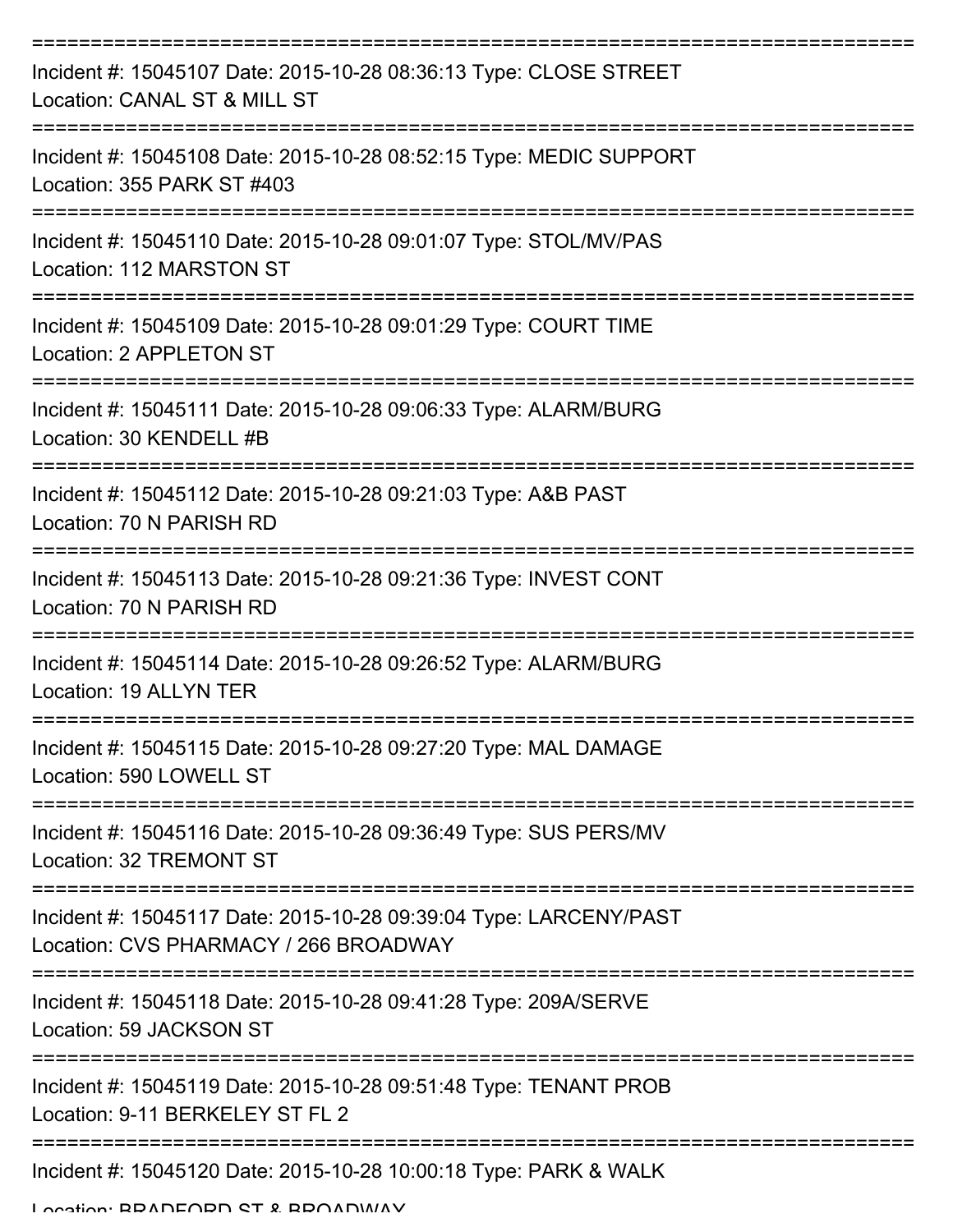| Incident #: 15045122 Date: 2015-10-28 10:02:42 Type: IDENTITY THEFT<br>Location: 42 WHITE ST #72                                          |
|-------------------------------------------------------------------------------------------------------------------------------------------|
| Incident #: 15045121 Date: 2015-10-28 10:03:15 Type: SUS PERS/MV<br>Location: 309 MERRIMACK ST                                            |
| Incident #: 15045123 Date: 2015-10-28 10:06:41 Type: WARRANT SERVE<br>Location: 32 HANCOCK ST FL 3<br>=================================== |
| Incident #: 15045124 Date: 2015-10-28 10:13:40 Type: 209A/SERVE<br>Location: 72 TREMONT ST                                                |
| Incident #: 15045125 Date: 2015-10-28 10:14:03 Type: THREATS<br>Location: 2 APPLETON ST                                                   |
| Incident #: 15045126 Date: 2015-10-28 10:31:47 Type: INVESTIGATION<br>Location: BRUCE SCHOOL / 135 BUTLER ST                              |
| Incident #: 15045127 Date: 2015-10-28 10:34:00 Type: COURT DOC SERVE<br>Location: 80 HAVERHILL ST #1                                      |
| Incident #: 15045128 Date: 2015-10-28 10:36:29 Type: DOMESTIC/PROG<br>Location: 41 MAGINNIS AV                                            |
| Incident #: 15045129 Date: 2015-10-28 10:50:06 Type: COURT DOC SERVE<br>Location: 83 WEST ST                                              |
| Incident #: 15045130 Date: 2015-10-28 10:56:20 Type: RECOV/STOL/MV<br>Location: 34 HUDSON AV                                              |
| Incident #: 15045131 Date: 2015-10-28 11:03:06 Type: M/V STOP<br>Location: 309 MERRIMACK ST                                               |
| Incident #: 15045132 Date: 2015-10-28 11:05:33 Type: MEDIC SUPPORT<br>Location: 31 LEONARD AV                                             |
| Incident #: 15045133 Date: 2015-10-28 11:09:33 Type: THREATS<br>Location: 60 JUNIPER ST                                                   |
| Incident #: 15045134 Date: 2015-10-28 11:12:32 Type: LARCENY/PAST<br>Location: DUNKIN DONUTS / 581 ANDOVER ST                             |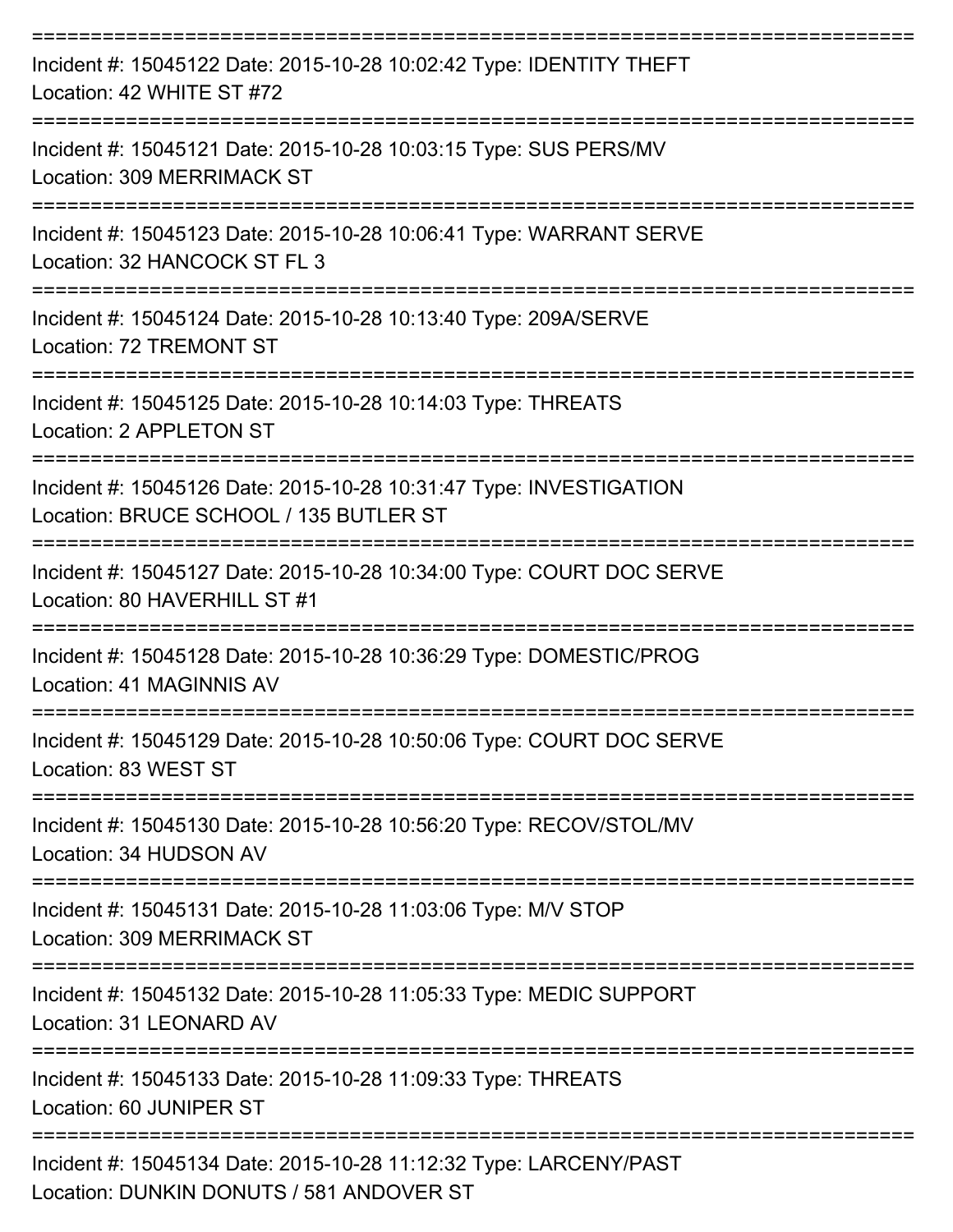| Incident #: 15045135 Date: 2015-10-28 11:21:35 Type: INVESTIGATION<br>Location: 380 BROADWAY                                          |
|---------------------------------------------------------------------------------------------------------------------------------------|
| ====================================<br>Incident #: 15045136 Date: 2015-10-28 11:26:42 Type: WARRANT SERVE<br>Location: 160 PARKER ST |
| Incident #: 15045137 Date: 2015-10-28 11:29:33 Type: ALARM/BURG<br>Location: ROSARIO RESD / 30 KENDALL ST<br>=======================  |
| Incident #: 15045138 Date: 2015-10-28 11:29:55 Type: SUS PERS/MV<br>Location: 52 MONMOUTH ST                                          |
| Incident #: 15045139 Date: 2015-10-28 11:30:19 Type: RECOV/STOL/MV<br>Location: 4 HEY ST                                              |
| Incident #: 15045140 Date: 2015-10-28 11:45:53 Type: ANIMAL COMPL<br>Location: 778 ESSEX ST                                           |
| Incident #: 15045141 Date: 2015-10-28 11:46:55 Type: B&E FOLLOW UP<br>Location: 39 WINTER ST                                          |
| Incident #: 15045142 Date: 2015-10-28 12:01:28 Type: SELECTIVE ENF<br><b>Location: MERRIMACK ST</b>                                   |
| Incident #: 15045143 Date: 2015-10-28 12:04:05 Type: M/V STOP<br>Location: CHESTNUT ST & LAWRENCE ST                                  |
| Incident #: 15045144 Date: 2015-10-28 12:04:43 Type: PARK & WALK<br>Location: BRADFORD ST & BROADWAY                                  |
| Incident #: 15045145 Date: 2015-10-28 12:15:52 Type: SUS PERS/MV<br>Location: WATER & JORDAN                                          |
| Incident #: 15045146 Date: 2015-10-28 12:17:01 Type: 209A/SERVE<br>Location: 77 S UNION ST #112                                       |
| Incident #: 15045147 Date: 2015-10-28 12:19:21 Type: ALARM/BURG<br>Location: 595 HAVERHILL ST                                         |
| Incident #: 15045148 Date: 2015-10-28 12:20:46 Type: INVESTIGATION<br>Location: 62 CONGRESS ST                                        |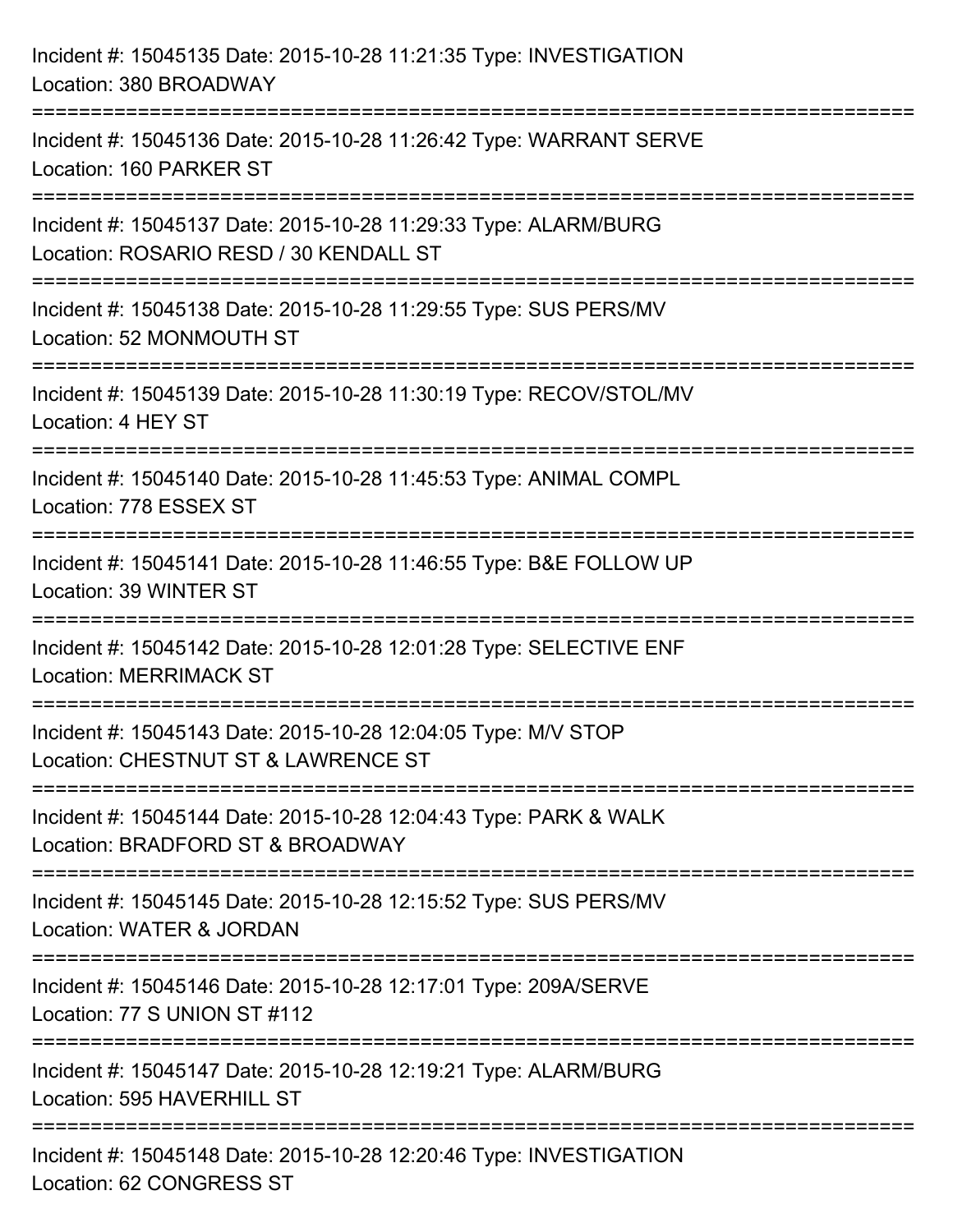| Incident #: 15045149 Date: 2015-10-28 12:33:28 Type: LARCENY/PAST<br><b>Location: DAISY ST</b>                                 |
|--------------------------------------------------------------------------------------------------------------------------------|
| :===========================<br>Incident #: 15045150 Date: 2015-10-28 12:37:15 Type: B&E/PAST<br>Location: 662 HAVERHILL ST    |
| Incident #: 15045151 Date: 2015-10-28 12:46:37 Type: INVEST CONT<br>Location: 70 N PARISH RD                                   |
| Incident #: 15045152 Date: 2015-10-28 12:49:56 Type: MAL DAMAGE<br>Location: 20 AMHERST ST                                     |
| Incident #: 15045153 Date: 2015-10-28 12:59:45 Type: TOW/REPOSSED<br>Location: 33 METHUEN ST<br>------------------------------ |
| Incident #: 15045154 Date: 2015-10-28 13:04:18 Type: CK WELL BEING<br>Location: 1 BEACON AV #135                               |
| Incident #: 15045155 Date: 2015-10-28 13:07:08 Type: FORGERY PAST<br>Location: 50 WINTHROP AV                                  |
| Incident #: 15045156 Date: 2015-10-28 13:16:26 Type: INVESTIGATION<br>Location: 70 N PARISH RD                                 |
| Incident #: 15045157 Date: 2015-10-28 13:18:29 Type: CK WELL BEING<br>Location: S BROADWAY                                     |
| Incident #: 15045158 Date: 2015-10-28 13:19:33 Type: LARCENY/MV/PAST<br>Location: 20 BERESFORD ST                              |
| Incident #: 15045159 Date: 2015-10-28 13:23:53 Type: 209A/SERVE<br>Location: 80 BOWDOIN ST #1                                  |
| Incident #: 15045160 Date: 2015-10-28 13:40:25 Type: 209A/SERVE<br>Location: 30 W BEACON ST #1                                 |
| Incident #: 15045161 Date: 2015-10-28 13:49:34 Type: SHOPLIFTING<br>Location: MARKET BASKET / 700 ESSEX ST                     |
| Incident #: 15045162 Date: 2015-10-28 14:28:28 Type: DOMESTIC/PROG<br>Location: FARRAH FUNERAL HOME / 170 LAWRENCE ST          |

===========================================================================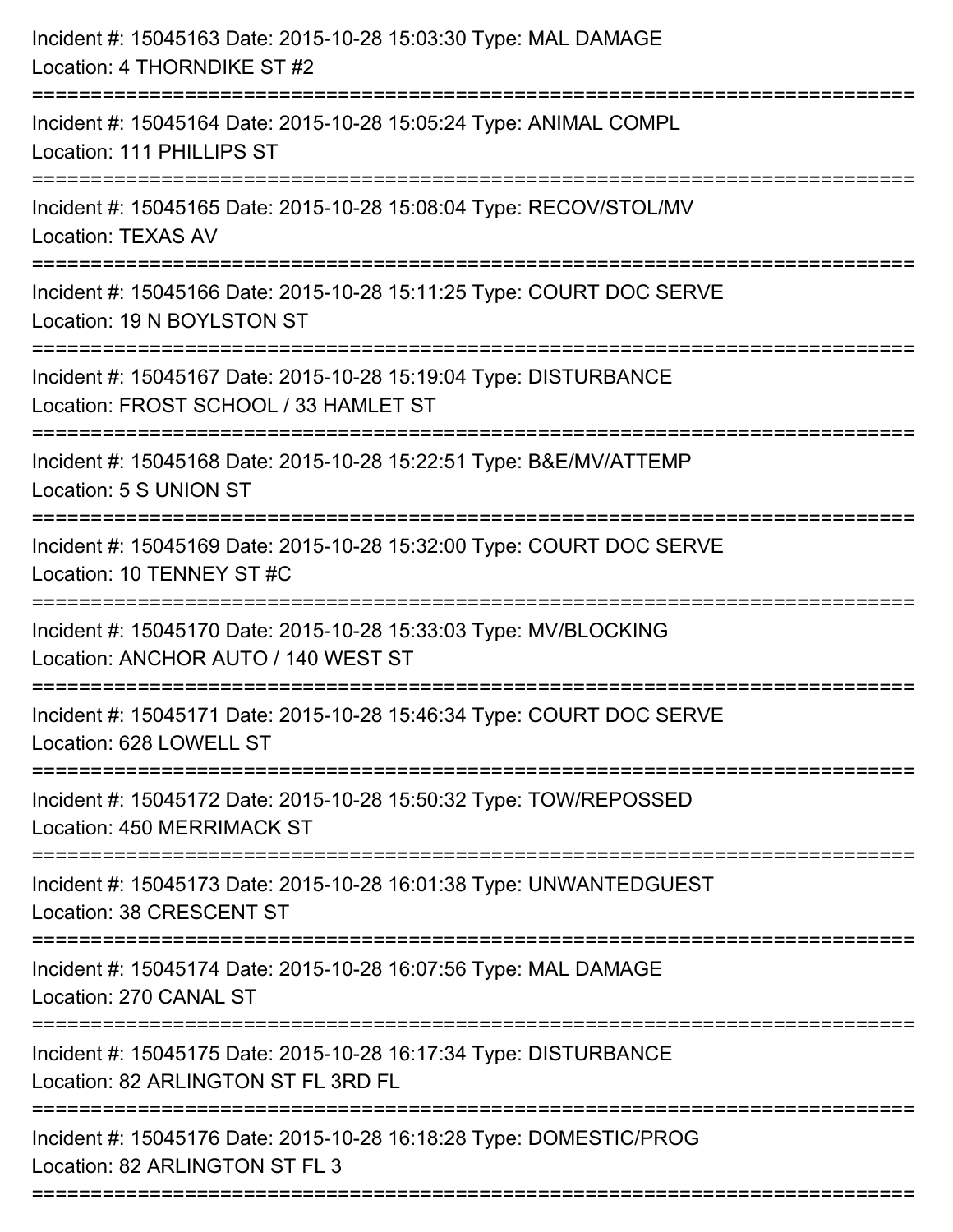Location: 123 BROOKFIELD ST

| Incident #: 15045178 Date: 2015-10-28 16:44:29 Type: AUTO ACC/NO PI<br>Location: BROADWAY & LAKE ST                     |
|-------------------------------------------------------------------------------------------------------------------------|
| Incident #: 15045179 Date: 2015-10-28 16:46:40 Type: COURT DOC SERVE<br>Location: 85 S BOWDOIN ST                       |
| Incident #: 15045180 Date: 2015-10-28 16:59:21 Type: HIT & RUN M/V<br>Location: 94 HANCOCK ST                           |
| Incident #: 15045181 Date: 2015-10-28 17:04:09 Type: KEEP PEACE<br>Location: ARLINGTON ST & BASSWOOD ST                 |
| Incident #: 15045182 Date: 2015-10-28 17:09:38 Type: ABAND MV<br>Location: 630 HAVERHILL ST                             |
| Incident #: 15045184 Date: 2015-10-28 17:26:57 Type: CK WELL BEING<br>Location: 25 BEVEL ST                             |
| Incident #: 15045183 Date: 2015-10-28 17:27:49 Type: ALARM/BURG<br>Location: MAHEU RESIDENCE / 7 LENOX ST               |
| Incident #: 15045185 Date: 2015-10-28 17:34:09 Type: ALARM/BURG<br>Location: LESLIE FERRERA INSURANCE CO / 645 BROADWAY |
| Incident #: 15045186 Date: 2015-10-28 17:49:01 Type: AUTO ACC/PI<br>Location: T MOBILE / 79 WINTHROP AV                 |
| Incident #: 15045187 Date: 2015-10-28 17:52:52 Type: DISTURBANCE<br>Location: 89 ARLINGTON ST                           |
| Incident #: 15045188 Date: 2015-10-28 18:16:44 Type: MV/BLOCKING<br>Location: 6 E HAVERHILL ST                          |
| Incident #: 15045192 Date: 2015-10-28 18:23:24 Type: THREATS<br>Location: 6 INMAN ST                                    |
| Incident #: 15045189 Date: 2015-10-28 18:29:44 Type: SUS PERS/MV<br>Location: COMMONWEALTH DR & MARSTON ST              |
|                                                                                                                         |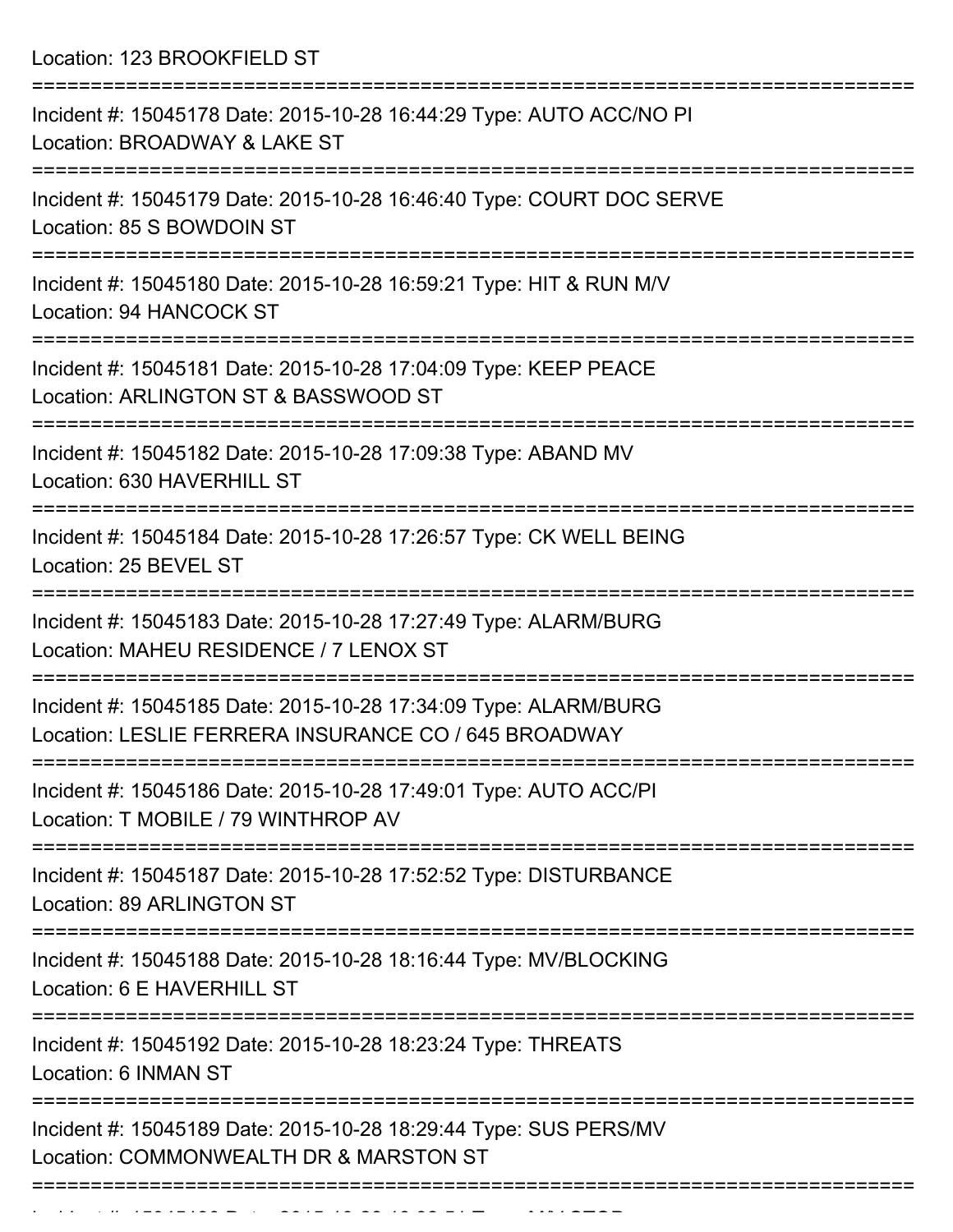Location: FERRY ST & PLEASANT ST =========================================================================== Incident #: 15045191 Date: 2015-10-28 18:32:51 Type: TRESPASSING Location: 77 S UNION ST =========================================================================== Incident #: 15045193 Date: 2015-10-28 18:49:27 Type: RECOV/STOL/MV Location: S UNION ST & SPRINGFIELD ST =========================================================================== Incident #: 15045194 Date: 2015-10-28 18:57:23 Type: MV/BLOCKING Location: 137 LAWRENCE ST =========================================================================== Incident #: 15045196 Date: 2015-10-28 19:05:38 Type: MV/BLOCKING Location: 35 RHINE ST =========================================================================== Incident #: 15045195 Date: 2015-10-28 19:06:00 Type: WARRANT SERVE Location: 50 ISLAND ST =========================================================================== Incident #: 15045197 Date: 2015-10-28 19:23:19 Type: MEDIC SUPPORT Location: 42 UNION ST FL 2 =========================================================================== Incident #: 15045199 Date: 2015-10-28 19:26:04 Type: MAL DAMAGE Location: 105 EXETER ST =========================================================================== Incident #: 15045198 Date: 2015-10-28 19:26:13 Type: THREATS Location: 32 JEFFERSON ST =========================================================================== Incident #: 15045200 Date: 2015-10-28 19:36:31 Type: AUTO ACC/NO PI Location: 265 MERRIMACK ST =========================================================================== Incident #: 15045201 Date: 2015-10-28 19:43:52 Type: DK (DRUNK) Location: 45 BROADWAY #503 FL 5 =========================================================================== Incident #: 15045202 Date: 2015-10-28 20:11:00 Type: WARRANT SERVE Location: 333 HOWARD ST #7 =========================================================================== Incident #: 15045203 Date: 2015-10-28 20:32:03 Type: MV/BLOCKING Location: 6 F HAVERHILL ST =========================================================================== Incident #: 15045204 Date: 2015-10-28 20:32:55 Type: DISTURBANCE Location: 7 ELEVEN / 360 BROADWAY

===========================================================================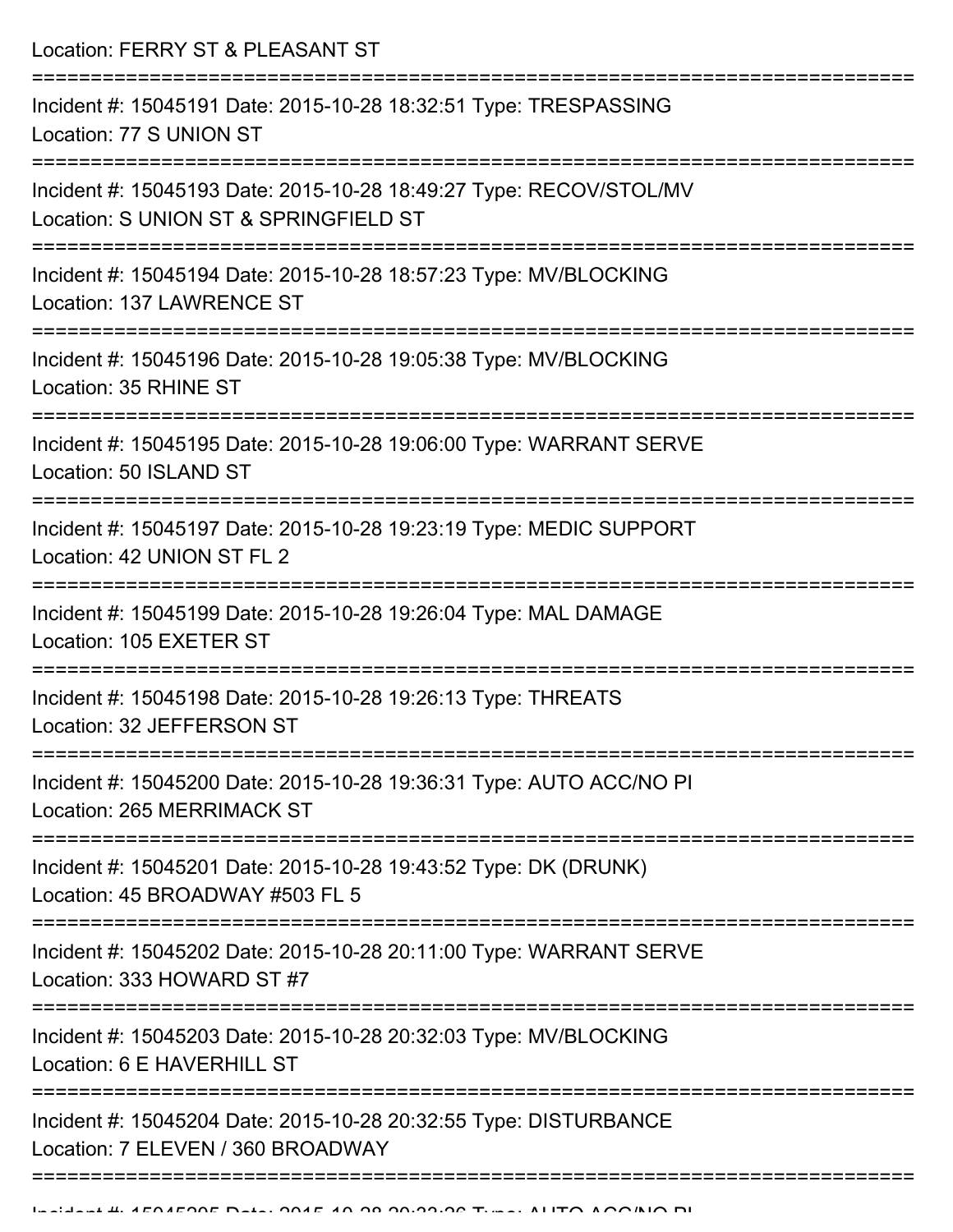| Location: WALGREENS / 220 S BROADWAY                                                                                          |
|-------------------------------------------------------------------------------------------------------------------------------|
| Incident #: 15045206 Date: 2015-10-28 20:46:08 Type: B&E/MV/PAST<br>Location: 161 ESSEX ST                                    |
| Incident #: 15045207 Date: 2015-10-28 20:57:07 Type: M/V STOP<br>Location: HAMPSHIRE ST & PARK ST                             |
| Incident #: 15045208 Date: 2015-10-28 21:07:18 Type: CHILD ABUSE<br>Location: 81 CROSS ST FL 1                                |
| Incident #: 15045209 Date: 2015-10-28 21:23:22 Type: M/V STOP<br>Location: MASON ST & WATER ST                                |
| Incident #: 15045210 Date: 2015-10-28 22:12:26 Type: DISORDERLY<br>Location: 85 NEWBURY ST #1L FL 1                           |
| Incident #: 15045211 Date: 2015-10-28 22:29:59 Type: EXTRA SURVEIL<br>Location: BROOK ST                                      |
| Incident #: 15045212 Date: 2015-10-28 22:37:01 Type: MISSING PERS<br>Location: 81 CROSS ST #LEFT FL 1                         |
| Incident #: 15045213 Date: 2015-10-28 23:01:05 Type: M/V STOP<br>Location: BRADFORD ST & HAMPSHIRE ST                         |
| ================================<br>Incident #: 15045214 Date: 2015-10-28 23:03:16 Type: SUS PERS/MV<br>Location: 33 STATE ST |
| Incident #: 15045215 Date: 2015-10-28 23:11:18 Type: MEDIC SUPPORT<br>Location: SPRINT / 160 WINTHROP AV                      |
| Incident #: 15045216 Date: 2015-10-28 23:40:40 Type: B&E/PAST<br>Location: 510 LOWELL ST FL 3                                 |
| Incident #: 15045217 Date: 2015-10-28 23:43:24 Type: ALARM/BURG<br>Location: POLLO CENTRO / 436 S UNION ST                    |
| Incident #: 15045218 Date: 2015-10-28 23:58:20 Type: M/V STOP<br>Location: 370 AMES ST                                        |
| Incident #: 15045219 Date: 2015-10-28 23:58:59 Type: UNWANTEDGUEST                                                            |